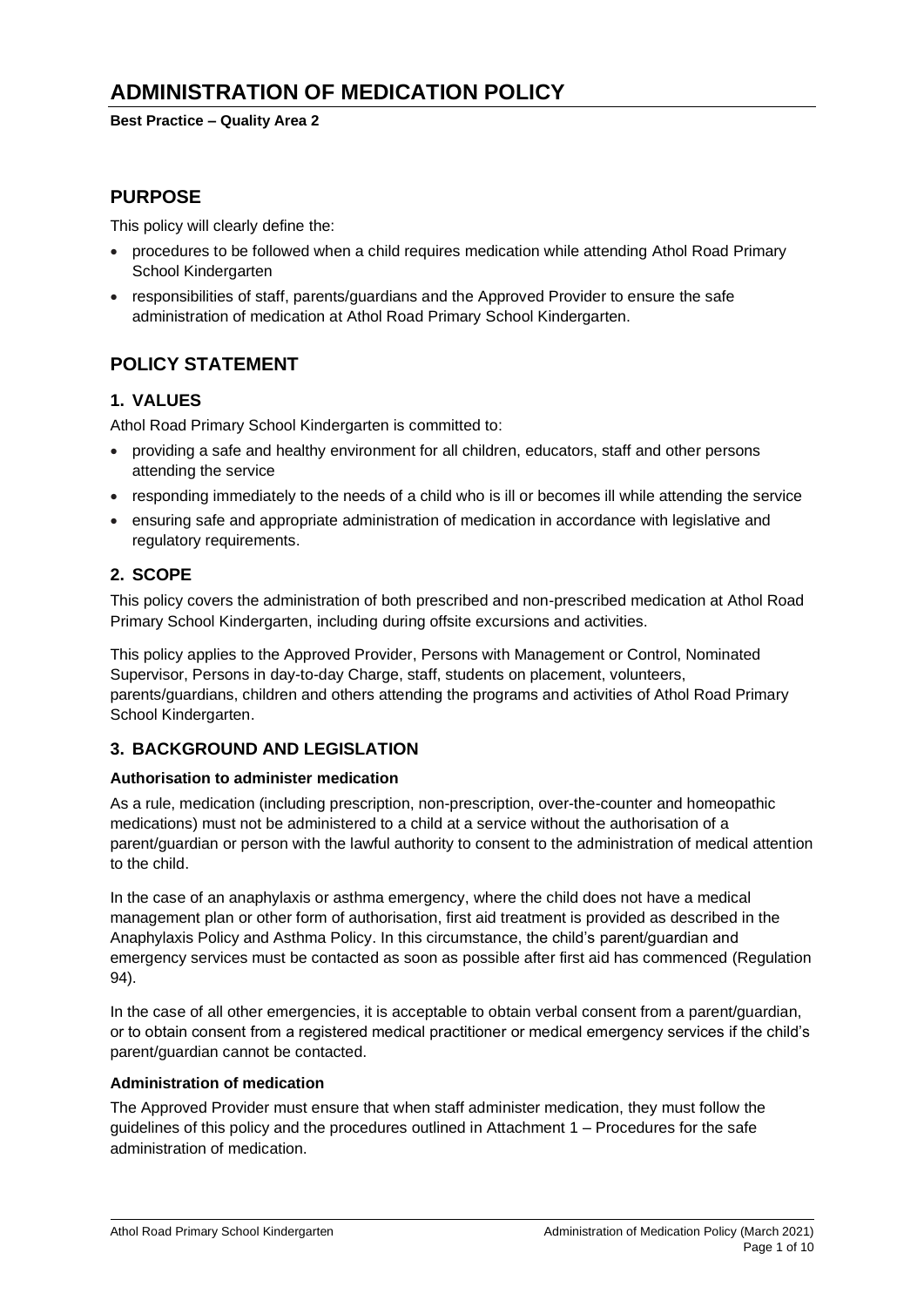A medication record<sup>1</sup> must be completed with the following information:

- a) the name of the child
- b) the authorisation to administer medication (including self-administration, if applicable) signed by a parent/guardian or a person named in the child's enrolment record as authorised to consent to administration of medication
- c) the name of the medication to be administered
- d) the time and date the medication was last administered
- e) the time and date or the circumstances under which the medication should be next administered
- f) the dosage of the medication to be administered
- g) the manner in which the medication is to be administered
- h) if the medication is administered to the child:
	- i) the dosage that was administered
	- ii) the manner in which the medication was administered
	- iii) the time and date the medication was administered
	- iv) the name and signature of the person who administered the medication
	- v) the name and signature of the person who checked the dosage, if another person is required under Regulation 95 to check the dosage and administration of the medication.

Services which provide education and care to a child over preschool age (as defined in the *Education and Care Services National Regulations 2011*) may allow a child over preschool age to self-administer medication. Where a service chooses to allow self-administration of medication, the Approved Provider must consider the risks associated with this practice and their duty of care, and develop appropriate guidelines to clearly specify the circumstances under which such permission would be granted and the procedures to be followed by staff at the service.

### **Legislation and standards**

Relevant legislation and standards include but are not limited to:

- *Education and Care Services National Law Act 2010*
- *Education and Care Services National Regulations 2011*
- *Health Records Act 2001* (Vic)
- *National Quality Standard*, Quality Area 2: Children's Health and Safety
- *Occupational Health and Safety Act 2004* (Vic)
- *Public Health and Wellbeing Act 2008* (Vic)
- *Public Health and Wellbeing Regulations 2009* (Vic)
- *Therapeutic Goods Act 1989* (Cth)

## **4. DEFINITIONS**

**Approved first aid qualification:** The list of approved first aid qualifications, anaphylaxis management and emergency asthma management training is published on the ACECQA website: [www.acecqa.gov.au](http://www.acecqa.gov.au/)

**Illness:** Any sickness and/or associated symptoms that affect the child's normal participation in the activities or program at the service.

**Infectious disease:** A disease that can be spread, for example, by air, water or interpersonal contact. An infectious disease is designated under Victorian Law or by a health authority (however described)

<sup>&</sup>lt;sup>1</sup> A template of a medication record can be downloaded from: [www.acecqa.gov.au](http://www.acecqa.gov.au/)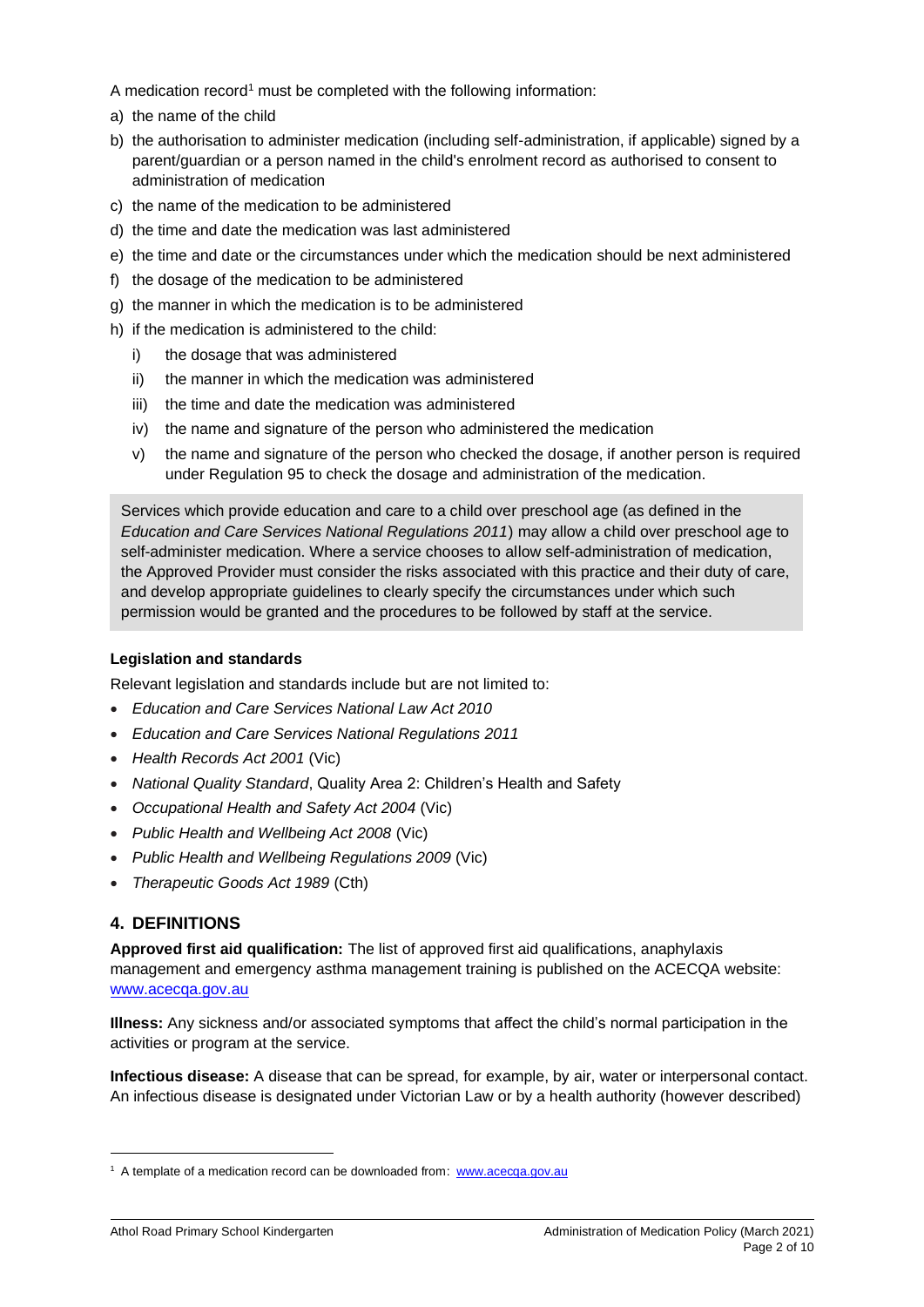as a disease that would require the infected person to be excluded from an education and care service.

**Injury:** Any harm or damage to a person.

**Medication:** Prescribed and non-prescribed medication as defined below.

**Non-prescribed medication:** Over-the-counter medication including vitamins and cultural herbs or homeopathic medications that may have been recommended by an alternative health care professional such as a naturopath.

**Prescribed medication:** Medicine, as defined in the *Therapeutic Goods Act 1989* (Cth), that is:

- authorised by a health care professional
- dispensed by a health care professional with a printed label that includes the name of the child being prescribed the medication, the medication dosage and expiry date.

**Medication record:** Contains details for each child to whom medication is to be administered by the service. This includes the child's name, signed authorisation to administer medication and a record of the medication administered, including time, date, dosage, manner of administration, name and signature of person administering the medication and of the person checking the medication, if required (Regulation 92). A sample medication record is available on the ACECQA website.

## **5. SOURCES AND RELATED POLICIES**

#### **Sources**

- VMIA Insurance Guide and FAQs, Community Service Organisations insurance program: [www.vmia.vic.gov.au](http://www.vmia.vic.gov.au/)
- *Guide to the Education and Care Services National Law and the Education and Care Services National Regulations 2011* [www.acecqa.gov.au](http://www.acecqa.gov.au/)
- *Guide to the National Quality Standard* (ACECQA) www.acecqa.gov.au
- Allergy & Anaphylaxis Australia: [www.allergyfacts.org.au](http://www.allergyfacts.org.au/) Asthma Australia: [www.asthmaaustralia.org.au](http://www.asthmaaustralia.org.au/)
- Healthdirect: [www.healthdirect.gov.au](http://www.healthdirect.gov.au/)

### **Service policies**

- *Administration of First Aid Policy*
- *Anaphylaxis Policy*
- *Asthma Policy*
- *Dealing with Infectious Diseases Policy*
- *Dealing with Medical Conditions Policy*
- *Enrolment and Orientation Policy*
- *Excursions and Service Events Policy*
- *Incident, Injury, Trauma and Illness Policy*
- *Privacy and Confidentiality Policy*

## **PROCEDURES**

#### **The Approved Provider and Persons with Management or Control are responsible for:**

- ensuring that medication is only administered to a child being educated and cared for by the service when it is authorised, except in the case of an anaphylaxis or asthma emergency (Regulations 93, 94)
- ensuring that the medication is administered in accordance with Attachment 1 Procedures for the safe administration of medication (Regulation 95)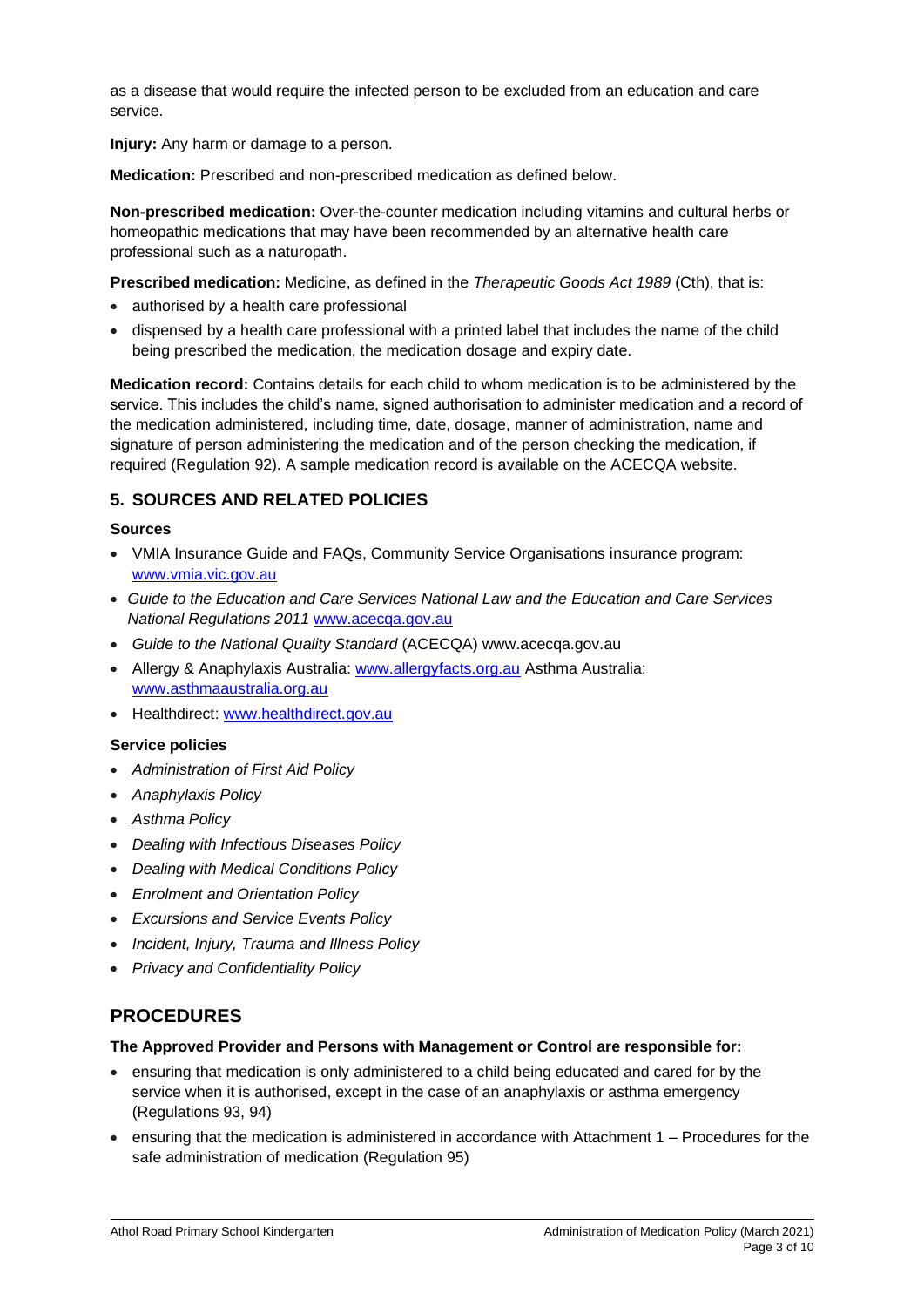- ensuring that if a child over preschool age at the service is permitted to self-administer medication (Regulation 96), an authorisation for the child to self-administer medication is recorded in the medication record for the child
- ensuring that a medication record that meets the requirements set out in Regulation 92(3) is available at all times for recording the administration of medication to children at the service (Regulation 92). (Refer to the template *Medication Record*: [www.acecqa.gov.au\)](http://www.acecqa.gov.au/)
- ensuring that parents/guardians are given written notice as soon as is practicable if medication has been administered in an emergency and where authorisation has been given verbally (Regulation 93(2))
- ensuring that the parent/guardian of the child and emergency services are notified as soon as is practicable when medication has been administered in an anaphylaxis or asthma emergency (Regulation 94(2))
- ensuring that at least one educator on duty has a current approved first aid qualification, anaphylaxis management training and asthma management training (Regulation 136). (Note: this is a minimum requirement. As a demonstration of duty of care and best practice, ELAA recommends that **all educators** have current approved first aid qualifications and anaphylaxis management training and asthma management training.)
- developing and reviewing procedures for the authorisation and administration of medication required for the treatment or management of long-term conditions (see Attachment 1 – Procedures for the safe administration of medication)
- ensuring that all staff are familiar with the procedures for the administration of medication (see Attachment 1 – Procedures for the safe administration of medication)
- ensuring that medication records are kept and stored securely until the end of 3 years after the last date on which the child was educated and cared for by the service (Regulation 183(2)(d))
- determining under what circumstances a child over preschool age will be allowed to selfadminister their own medication and ensuring there are appropriate procedures in place for staff to follow in these instances (Regulation 96).

### **The Nominated Supervisor and Persons in Day-to-Day Charge are responsible for:**

- ensuring that medication is only administered to a child where authorisation has been provided, except in the case of an anaphylaxis or asthma emergency (Regulations 93, 94)
- ensuring that the medication is administered in accordance with Attachment 1 Procedures for the safe administration of medication (Regulation 95)
- ensuring that the parent/guardian of the child and emergency services are notified as soon as is practicable when medication has been administered in an anaphylaxis or asthma emergency (Regulation 94(2))
- ensuring that medication is not accessible to children and is stored in a childproof container (including in the refrigerator for medications requiring refrigeration)
- being aware of children who require medication for ongoing conditions or in emergencies, and ensuring that the medical management plans are completed and attached to the child's enrolment form (Regulation 162), and displayed for use by those caring for children (being sensitive to privacy requirements)
- documenting situations in which an authorised person has provided verbal authorisation but has refused to confirm the authorisation in writing (these notes are to be kept with the child's enrolment record)
- informing parents/guardians as soon as is practicable if an incident occurs in which the child was administered the incorrect medication or incorrect dose, staff forgot to administer the medication or the medication was administered at the wrong time. Staff must also ensure that any medication that is accidentally dropped is not administered to a child or returned to the original container, and that parents/guardians are informed if an incident of this nature occurs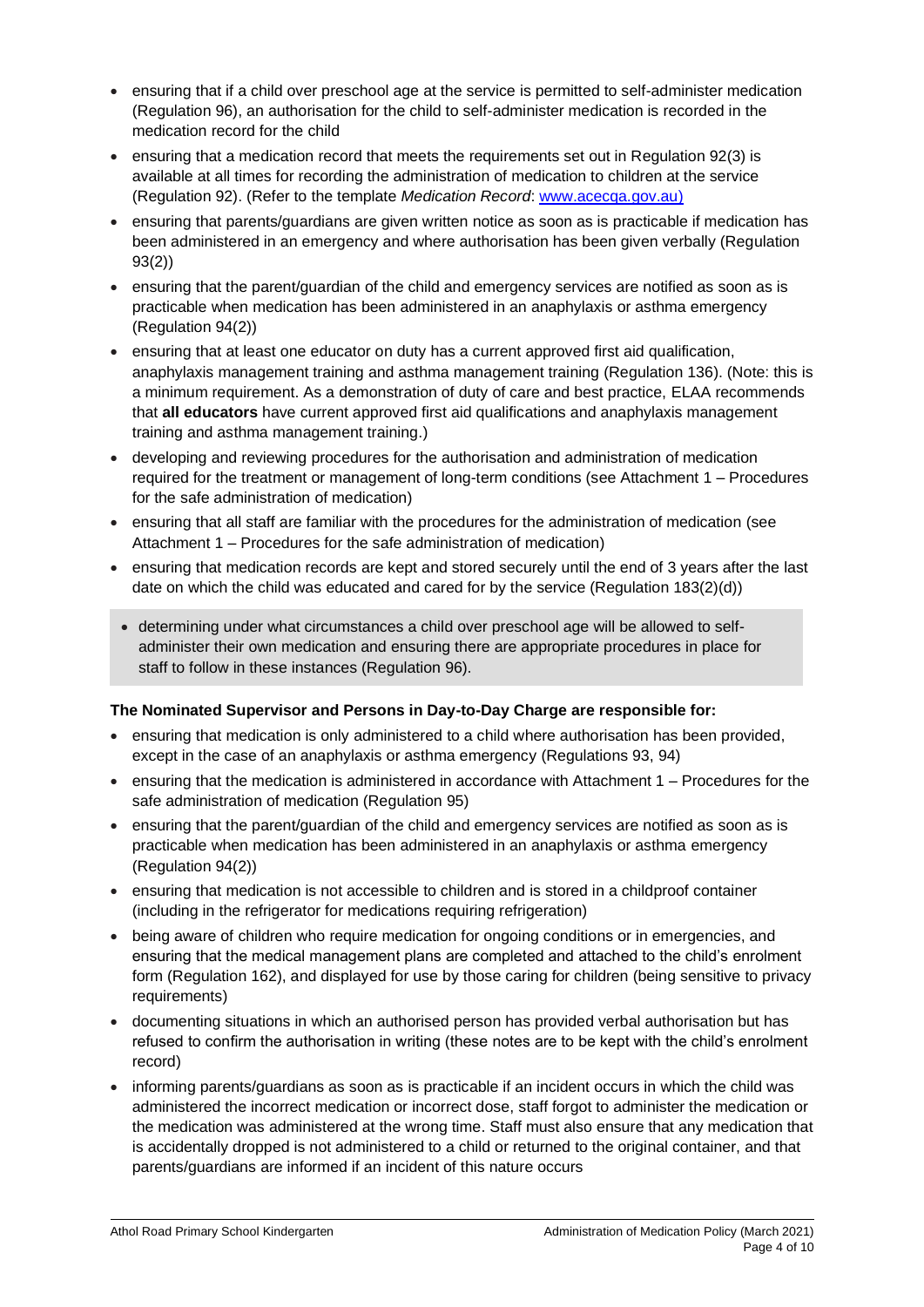- informing parents/guardians that non-prescribed medication (with the exception of sunscreen) will only be administered for a maximum of 48 hours, after which a medical management plan from a doctor will be required for its continued use
- informing parents/guardians that paracetamol is not supplied by Athol Road Primary School Kindergarten and that the administration of paracetamol will be in line with the administration of all other medication (refer to Attachment 2 – Administration of paracetamol).

### **All staff are responsible for:**

- ensuring that each child's enrolment form provides details of the name, address and telephone number of any person who is authorised to consent to medical treatment of, or to authorise administration of medication to the child (Regulation 160(3)(iv))
- administering medication in accordance with Regulation 95 and the guidelines set out in Attachment 1 – Procedures for the safe administration of medication
- communicating with parents/guardians about the procedures outlined in this policy and the parent/guardian responsibilities when requesting medication be administered to their child, and making the medication record available for parents/guardians to record information during operational hours
- ensuring that all details in the medication record have been completed by parents/guardians/authorised persons in accordance with Regulation 92(3) prior to administering medication
- obtaining verbal authorisation for the administration of medication from the child's parents/guardians/authorised person (as recorded in the child's enrolment record), or a registered medical practitioner or medical emergency services when an authorised person cannot reasonably be contacted in an emergency (Regulation (93)(5)(b))
- ensuring that two staff members, one of whom must be an educator, are present when verbal permission to administer medication is received, and that details of this verbal authorisation are completed in the medication record
- ensuring that verbal permission is followed up with a written authorisation as soon as is practicable
- ensuring that parents/guardians take all medication home at the end of each session/day.

### **Parents/guardians are responsible for:**

- ensuring that any medication to be administered is recorded in the medication record kept at the service premises
- providing a current medical management plan when their child requires long-term treatment of a condition that includes medication, or their child has been prescribed medication to be used for a diagnosed condition in an emergency
- ensuring that prescribed medications to be administered at the service are provided in their original container with the label intact, bearing the child's name, dosage, instructions and the expiry date (Regulation 95(a)(i))
- ensuring that medications to be administered at the service are within their expiry date
- physically handing the medication to a staff member and informing them of the appropriate storage and administration instructions for the medication provided
- clearly labelling non-prescription medications and over-the-counter products (for example sun block and nappy cream) with the child's name. The instructions and use-by dates must also be visible
- ensuring that no medication or over-the-counter products are left in their child's bag or locker
- taking all medication home at the end of each session/day
- informing the service if any medication has been administered to the child before bringing them to the service, and if the administration of that medication is relevant to or may affect the care provided to the child at the service
- ensuring that their child's enrolment details are up to date, and providing current details of persons who have lawful authority to request or permit the administration of medication.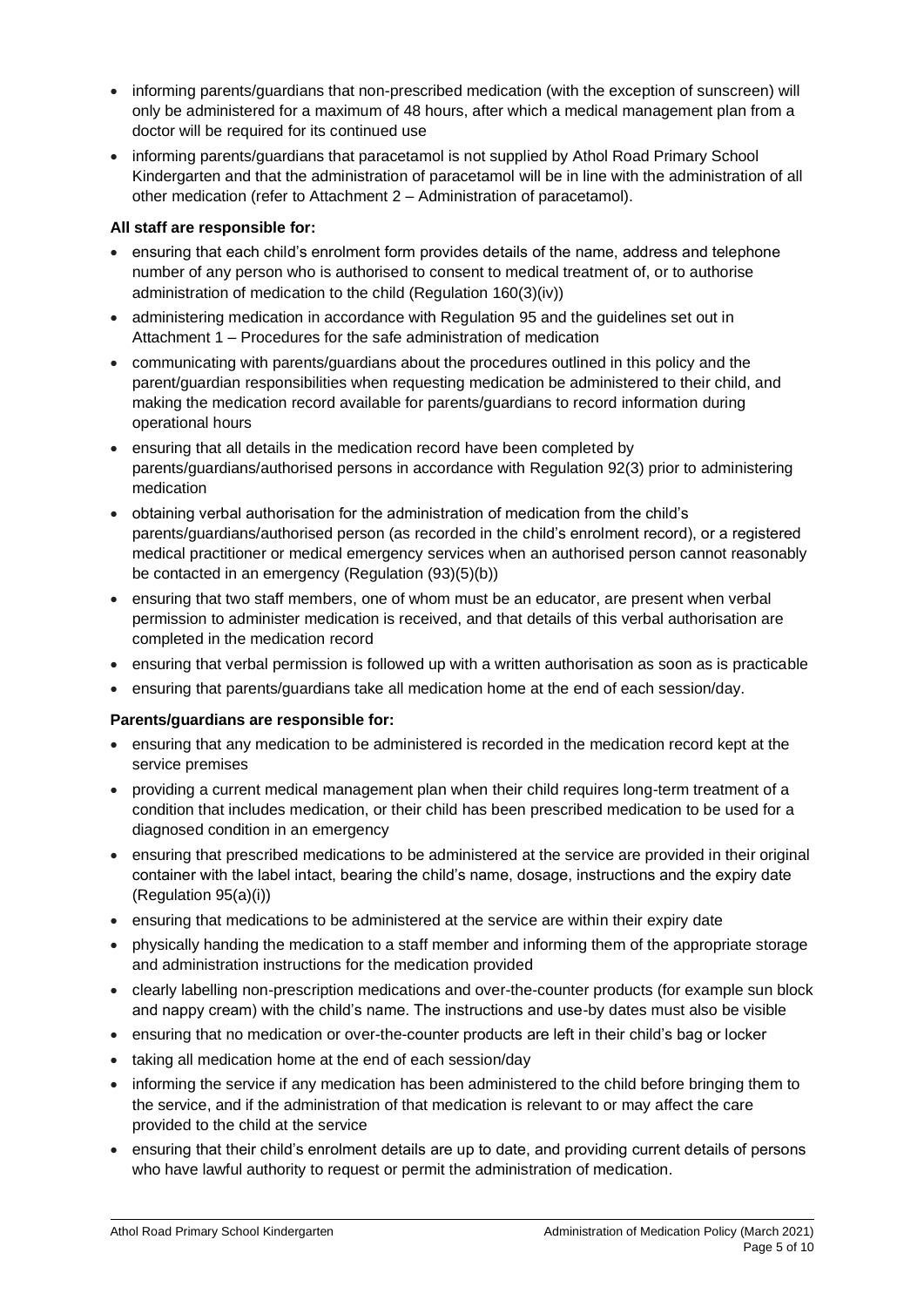**Volunteers and students, while at the service, are responsible for following this policy and its procedures.**

## **EVALUATION**

In order to assess whether the values and purposes of the policy have been achieved, the Approved Provider will:

- regularly seek feedback from everyone affected by the policy regarding its effectiveness
- monitor the implementation, compliance, complaints and incidents in relation to this policy
- keep the policy up to date with current legislation, research, policy and best practice
- revise the policy and procedures as part of the service's policy review cycle, or as required
- notify parents/guardians at least 14 days before making any changes to this policy or its procedures unless a lesser period is necessary because of a risk.

## **ATTACHMENTS**

- Attachment 1: Procedures for the safe administration of medication
- Attachment 2: Administration of paracetamol

## **AUTHORISATION**

This policy was adopted by the Approved Provider of Athol Road Primary School Kindergarten on March 23rd 2022

## **REVIEW DATE:** 23/03/2023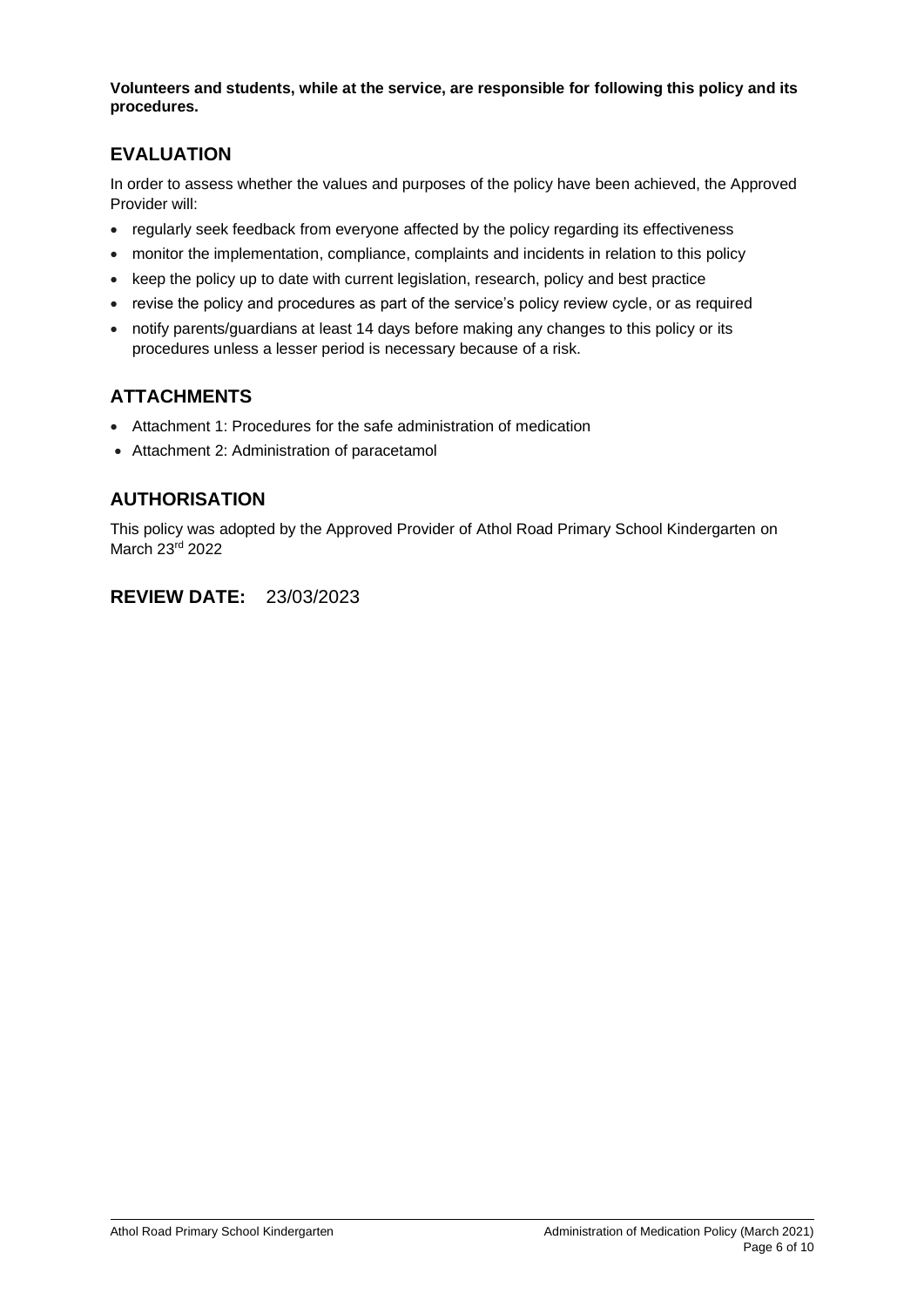## **ATTACHMENT 1 Procedures for the safe administration of medication**

Two staff, one of whom must be an educator, are responsible for the administration of any medication<sup>2</sup>. At least one of these persons must hold a current approved first aid qualification. One person will check the details (including dosage and the identity of the child who is given the medication) and witness its administration, while the other person will administer the medication (Regulation 95(c)). Before administering any medication to a child, it is extremely important for staff to check if the child has any allergies to the medication being administered.

#### **Procedure for administration of medication**

- 1. Wash and dry hands thoroughly before administering any medication. If appropriate, gloves are recommended wherever possible.
- 2. Check the medication record to confirm date, time, dosage and the child to whom the medication is to be administered.
- 3. Check that *prescription medication*:
- is in its original container, bearing the original label and instructions
- is the correct medication, as listed in the medication record
- has the child's name on it (if the medication was prescribed by a registered medical practitioner)
- is the required dosage, as listed in the medication record
- has not passed its expiry date.
- 4. Check that *non-prescription medication*:
- is in the original container, bearing the original label and instructions
- is the correct medication, as listed in the medication record
- has the child's name on it
- is the required dosage, as listed in the medication record
- has not passed its expiry date.
- 5. When administering the medication, ensure that:
- the identity of the child is confirmed and matched to the specific medication
- the correct dosage is given
- the medication is administered in accordance with the instructions attached to the medication, or any written or verbal instructions provided by a registered medical practitioner
- both staff members complete the medication record (Regulation 92(3)(h)) and store any remaining medication appropriately, such as in the refrigerator if required
- the Nominated Supervisor or Certified Supervisor informs the parent/guardian on arrival to collect the child that medication has been administered and ensures that the parent/guardian completes the required details in the medication record.

#### **Administration of medication for ongoing medical conditions**

Where a child is diagnosed with a condition that requires ongoing medication or medication to be administered in emergencies, parents/guardians may authorise the administration of the medication for a defined period. In these cases:

• a medical management plan completed by the child's doctor should be provided and attached to the child's enrolment form (and on display, where appropriate)

<sup>&</sup>lt;sup>2</sup> Note: under Regulation 95(c), this is not a requirement in an education and care service that is permitted to have only one educator to educate and care for children.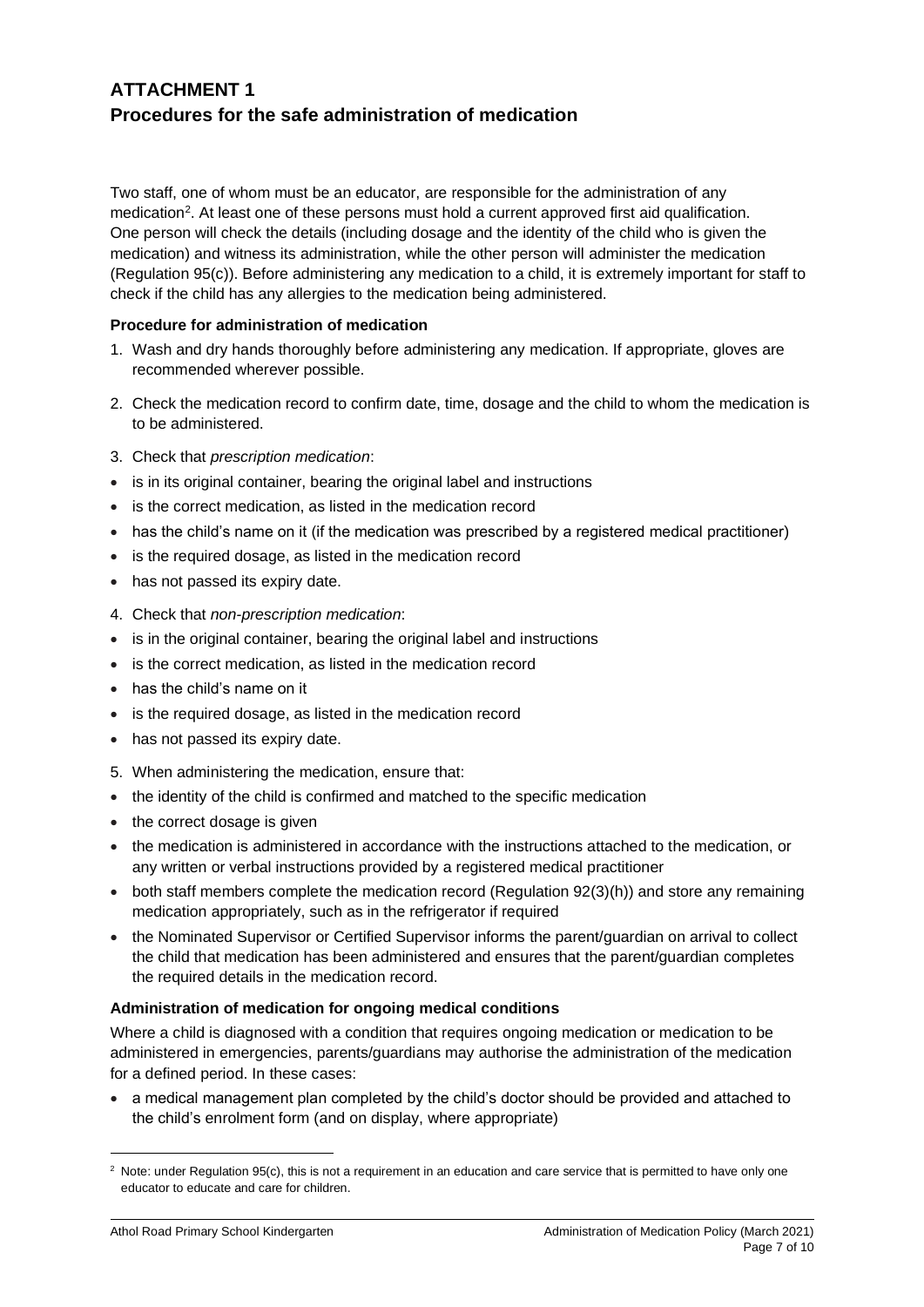- the medical management plan should define:
	- − the name of the medication, dosage and frequency of administration
	- − conditions under which medication should be administered
	- − what actions, if any, should be taken following the administration of the medication
	- − when the plan will be reviewed.
- when medication is required under these circumstances, staff should:
	- − follow the procedures listed above
	- − ensure that the required details are completed in the medication record
	- − notify the parents as soon as is practicable.

Refer to the *Dealing with Medical Conditions Policy* for further information.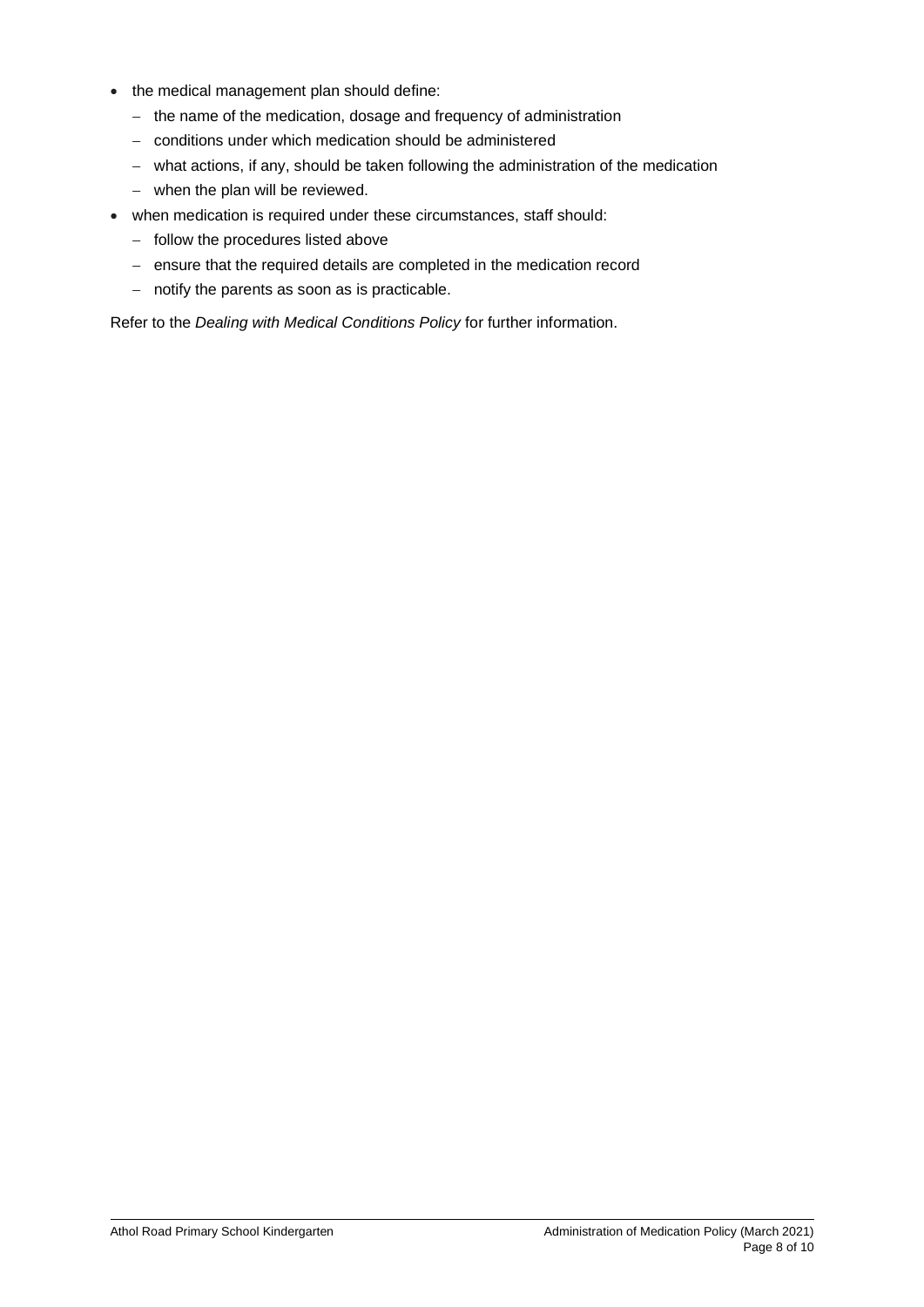## **ATTACHMENT 2 Administration of paracetamol**

There may be times when a child develops a fever and/or becomes unwell while at the service. It is advisable in the first instance to contact the parent/carer to discuss any concerns about the health status of the child, and taking a precautionary approach, request the parent/carer collect their child from the service as soon as possible.

If a child has any of the following symptoms of coronavirus (COVID-19) outlined below, however mild, they should get tested and must remain at home until they receive their results:

- **Fever**
- Chills or sweats
- Cough
- Sore throat
- Shortness of breath
- Runny nose
- Loss of sense of smell and taste
- In certain circumstances headache, muscle soreness, stuffy nose, nausea, vomiting and diarrhoea may also be considered.

If a staff member is unsure whether a child is unwell, a trained staff member could take the temperature of the child, where appropriate, to support decision making. Gloves should be worn for the purpose of taking a temperature.

While the service is waiting for the child who may be experiencing compatible symptoms with coronavirus (COVID-19) to be collected by the parent/guardian, staff will use precautionary measures, such as:

- isolate the unwell child in an appropriate space with suitable supervision
- encourage the intake of fluids, to keep the child cool, comfortable and well hydrated
- practice hand hygiene, physical distancing and where possible utilise a face mask
- face masks should not be used in situations where a child is unable to safely or practically tolerate a mask (e.g. a child with complex medical needs, including existing respiratory needs, and younger children)
- follow the cleaning protocols of your COVIDSafe Plan to ensure the area the child was waiting is disinfected.

Children with persistent symptoms due to underlying conditions such as hay fever or asthma whose symptoms are clearly typical of their condition can continue to attend the service. Parents should consider getting a medical certificate from their GP to attend the service if they have persistent symptoms that may overlap with symptoms of COVID-19 such as cough or runny nose.

If a child requires paracetamol and has returned a COVID negative result, families will be required to provide written and signed consent for the administration paracetamol.

If parents/guardians request that educators/staff administer paracetamol, educators/staff should:

- administer only to a child who has a temperature above 38.5°C and is in discomfort or pain
- administer only one dose of paracetamol in any instance and ensure that the child has not had any other medicine containing paracetamol in the last four hours
- use preparations that contain paracetamol only, not a 'cold and flu' or combined preparation
- use only single doses, disposable droppers or applicators and only use once per child